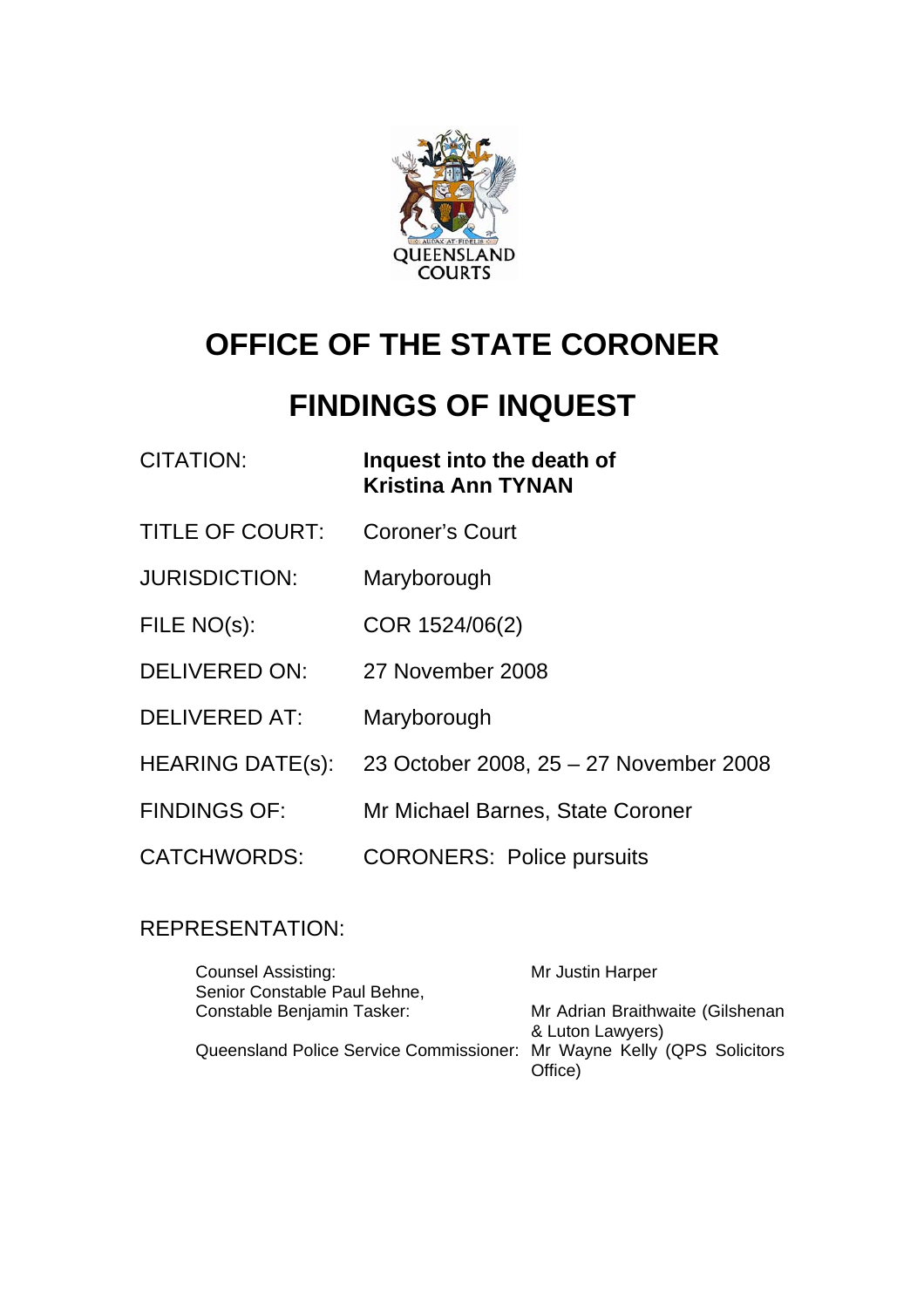#### **Table of Contents**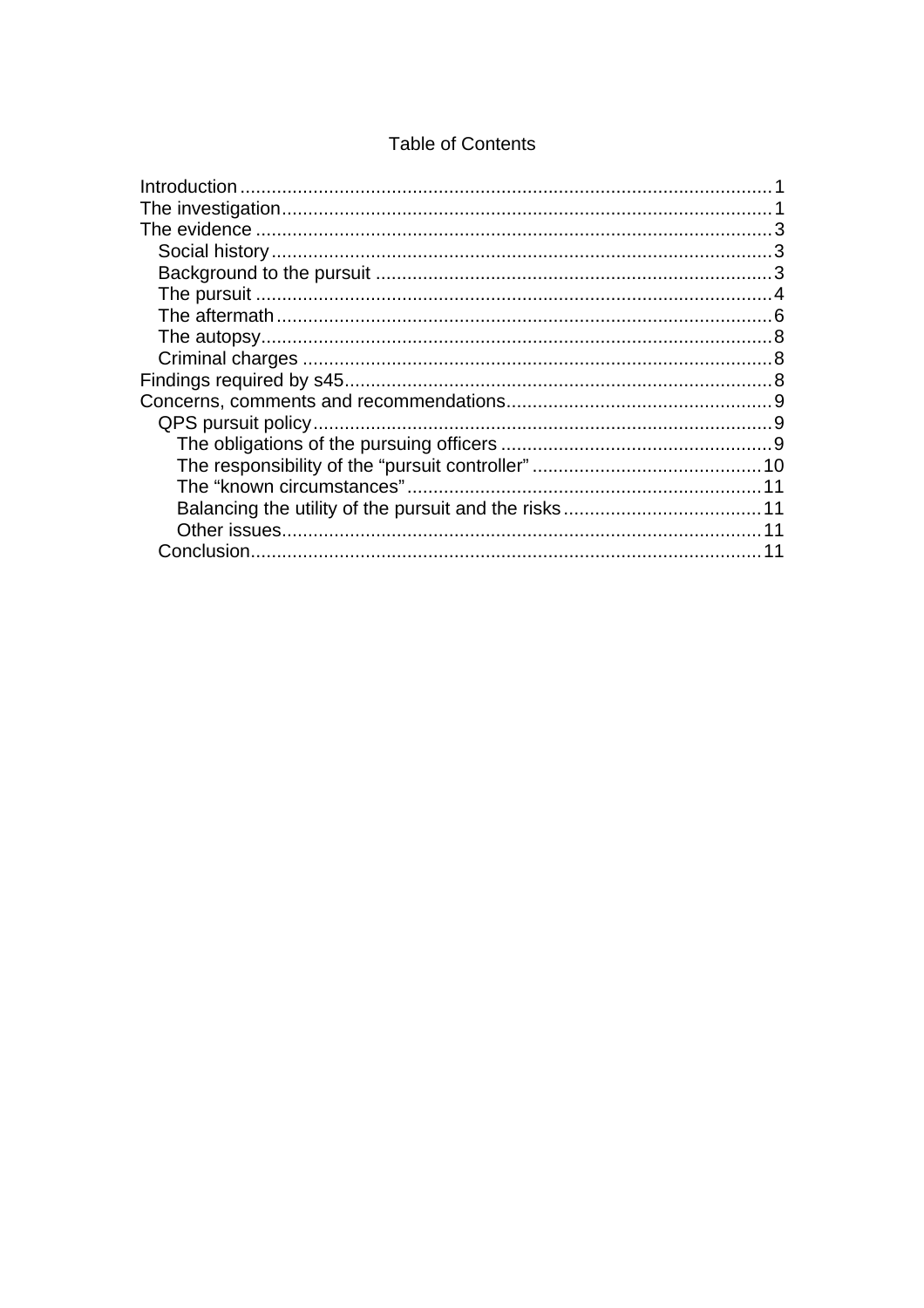<span id="page-2-0"></span>The *Coroners Act 2003* provides in s45 that when an inquest is held into a death in custody, the coroner's written findings must be given to the family of the person who died, each of the persons or organizations granted leave to appear at the inquest and to various specified officials with responsibility for the justice system including the Attorney-General and the Minister for Police and Corrective Services. These are my findings in relation to the death of Kristina Ann Tynan. They will be distributed in accordance with the requirements of the Act and posted on the website of the Office of the State Coroner.

# **Introduction**

In the early hours of 22 May 2006, Kristina Tynan was a passenger in a vehicle that crashed into a lagoon after leaving the road on Ann Street, Maryborough. Moments prior to the crash, the vehicle had been pursued by police after failing to stop on their direction. The driver of the vehicle, Edward Keyworth and the only other passenger, Trent Bowles, were able to escape from the vehicle as it lay in the lagoon. Ms Tynan died at the scene.

These findings

- confirm the identity of the deceased, the time, place and medical cause of her death;
- explain how she came to be in the car and how the crash occurred; and
- consider whether the pursuing officers acted in accordance with the Queensland Police Service (QPS) policies and procedures then in force.

As this is an inquest and not a criminal or civil trial, these findings will not seek to lay blame or suggest anyone has been guilty of a criminal offence or is civilly liable for the death.

In a later bracket of evidence consideration shall be given to whether any changes to current police policies or practices would reduce the likelihood of deaths occurring in similar circumstances in the future.

As the death followed a police pursuit and the incident was investigated by other police officers, the findings also critique the quality of that investigation.

# **The investigation**

The investigation was notionally overseen by the QPS Ethical Standards Command and a detailed report for the Coroner was prepared by Detective Sergeant Bruce Hodgins, the officer in charge of the nearby Hervey Bay Criminal Investigation Branch.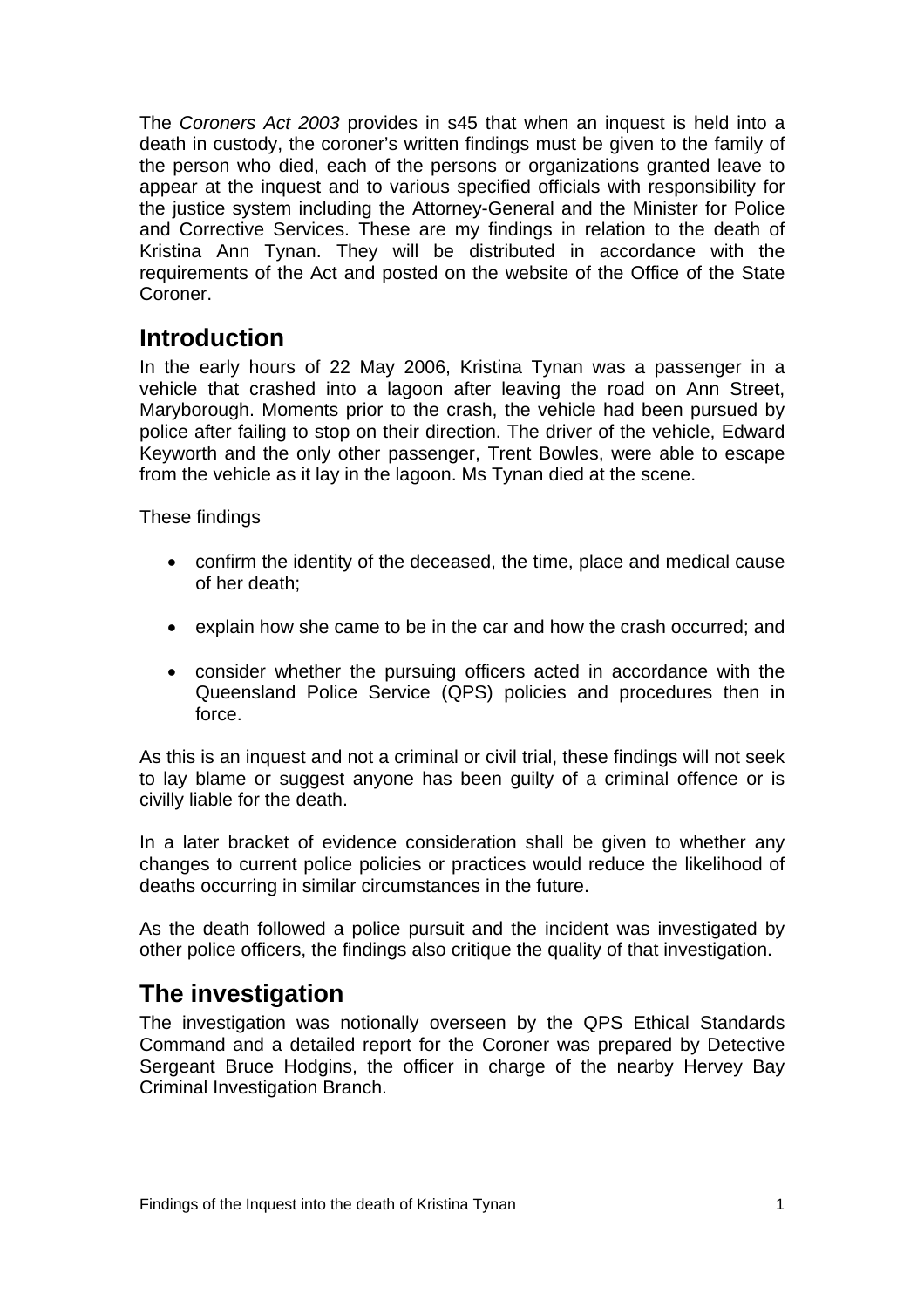The two officers involved in the pursuit were interviewed as were the officers who found the partially submerged vehicle and Sergeant George Pope of Maryborough Station who attended the scene.

The scene was examined by Maryborough scenes of crime officers and a qualified accident investigator Senior Constable Kevin Monteith. They were later assisted by Senior Constable Lonergan of the Accident Investigation Squad, Sunshine Coast District. A detailed forensic map was prepared from the observations and measurements recorded at the scene and a series of photographs of the scene were taken.

The driver, Edward Keyworth, was breath tested, returning a reading of 0.00% blood alcohol concentration.

The Nissan Skyline involved in the crash was inspected by a QPS Vehicle Inspector. He found no mechanical defects which would have contributed to the crash.

There are two aspects of the investigation which raise some concern:

- neither officer in the pursuing vehicle was required to undertake a breath test following the pursuit; and
- the driver of the crashed vehicle, Mr Keyworth, was initially interviewed, both at the roadside and later in hospital, by Senior Constable Behne – the senior officer in the pursuit vehicle.

The circumstances of this matter are such that I am able to confidently make my findings notwithstanding the concerns these aspects raise. I accept the evidence of the officers in this case that they would not have been affected by alcohol at the time of the pursuit. There is no evidence at all to suggest they were. However, it would clearly have been desirable for breath tests to have been conducted as a matter of course in an investigation of this nature. I am advised that amendments to police policy subsequent to this incident make such testing mandatory in these circumstances.

It was appropriate for Senior Constable Behne to converse with Mr Keyworth shortly after Mr Keyworth was initially located to determine his identity and to ascertain whether he was the driver of the vehicle.

However, in my view, it was not appropriate for Senior Constable Behne to again interview Mr Keyworth at hospital, as he did some hours later. Apparently Sergeant Pope asked Senior Constable Behne to conduct the interview.

It was obvious from the outset that Senior Constable Behne was likely to be a material witness in the criminal proceedings that would be initiated against Mr Keyworth and be the subject of a death in custody investigation. I don't accept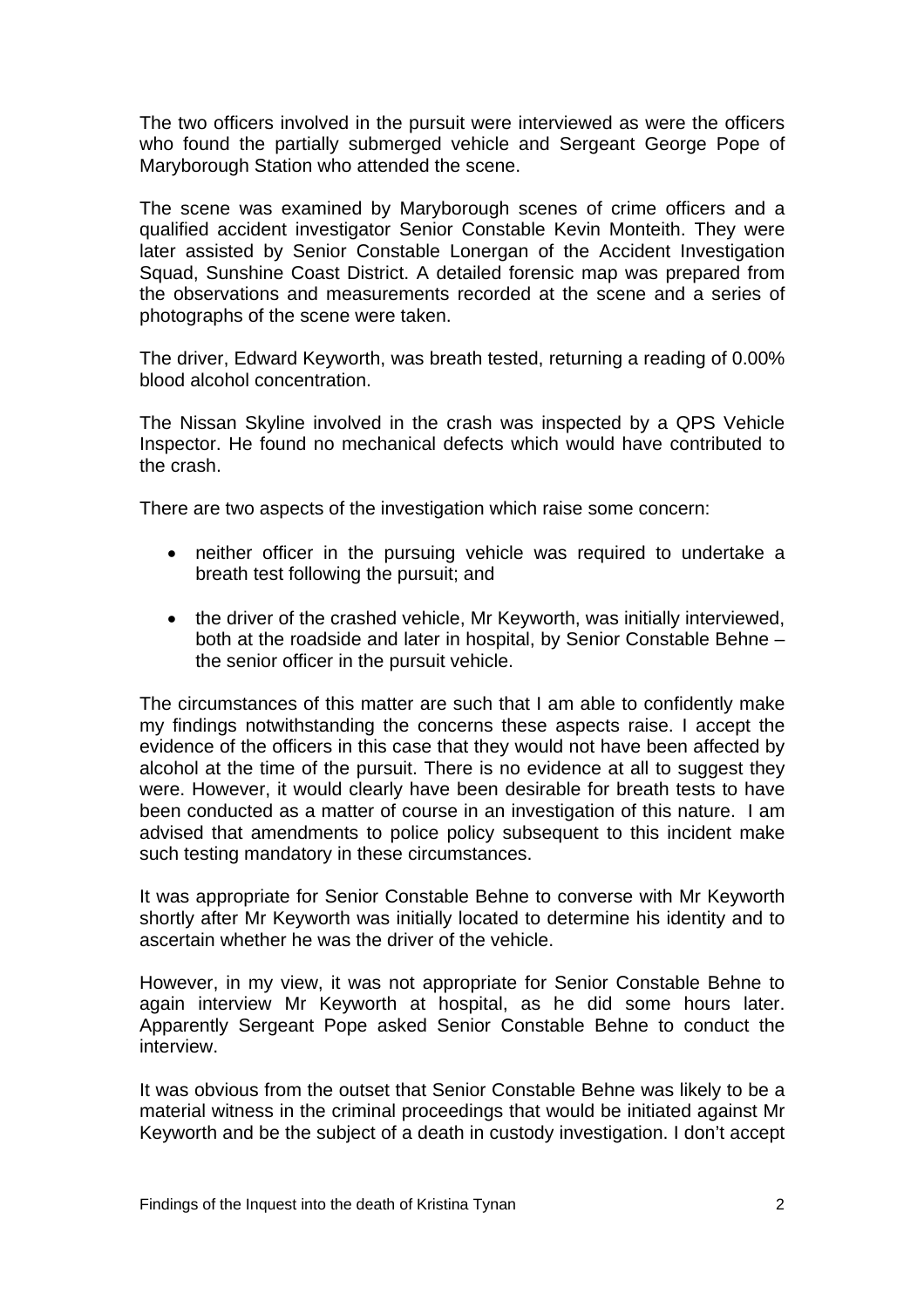<span id="page-4-0"></span>the explanation that there was no one else available to undertake the interview.

As can be readily appreciated, whenever a death is connected with a police officer's actions it is essential the matter be thoroughly, transparently and independently investigated to allay any suspicions that inappropriate action by the officer may have contributed to the death. It is also desirable that the general public be fully apprised of the circumstances of the death so they can be assured the actions of the officer have been appropriately scrutinised. The police officer involved also has a right to have an independent assessment made of his actions so there can in future be no suggestion there has been any "cover up."

Although they had the potential to undermine the integrity of the investigation, I do not suggest the two lapses I referred to earlier had that effect in this case. Rather, I find that the investigation was thorough and professionally conducted. I commend Sergeant Hodgins on his endeavours.

# **The evidence**

I turn now to the evidence. Of course I can not even summarise all of the information contained in the exhibits and transcript but I consider it appropriate to record in these reasons the evidence I believe is necessary to understand the findings I have made.

## *Social history*

Kristina Ann Tynan was born in Rockhampton on 5 January 1986. She was 21 when she died.

She grew up in Rockhampton attending Park Avenue State Primary School and later Glenmore High School where she continued until year eleven. She had completed a TAFE hospitality course and had been working for Foodworks supermarkets in the lead up to her death.

About a year before her death, Ms Tynan moved to Brooweena to be closer to and ultimately live with her boyfriend Edward Keyworth, the driver of the vehicle involved in the accident leading to her death.

Kristina was the second youngest of seven siblings. She had a large circle of friends in Rockhampton. Her death, and particularly the manner in which it happened, has had a devastating effect on her family who very much miss her.

I offer Ms Tynan's family my sincere condolences.

### *Background to the pursuit*

A few days before her death, Ms Tynan took up residence in a caravan in a caravan park near the centre of Maryborough with Mr Keyworth and his brother, Trent Bowles. The brothers say that on the evening of 21 May, the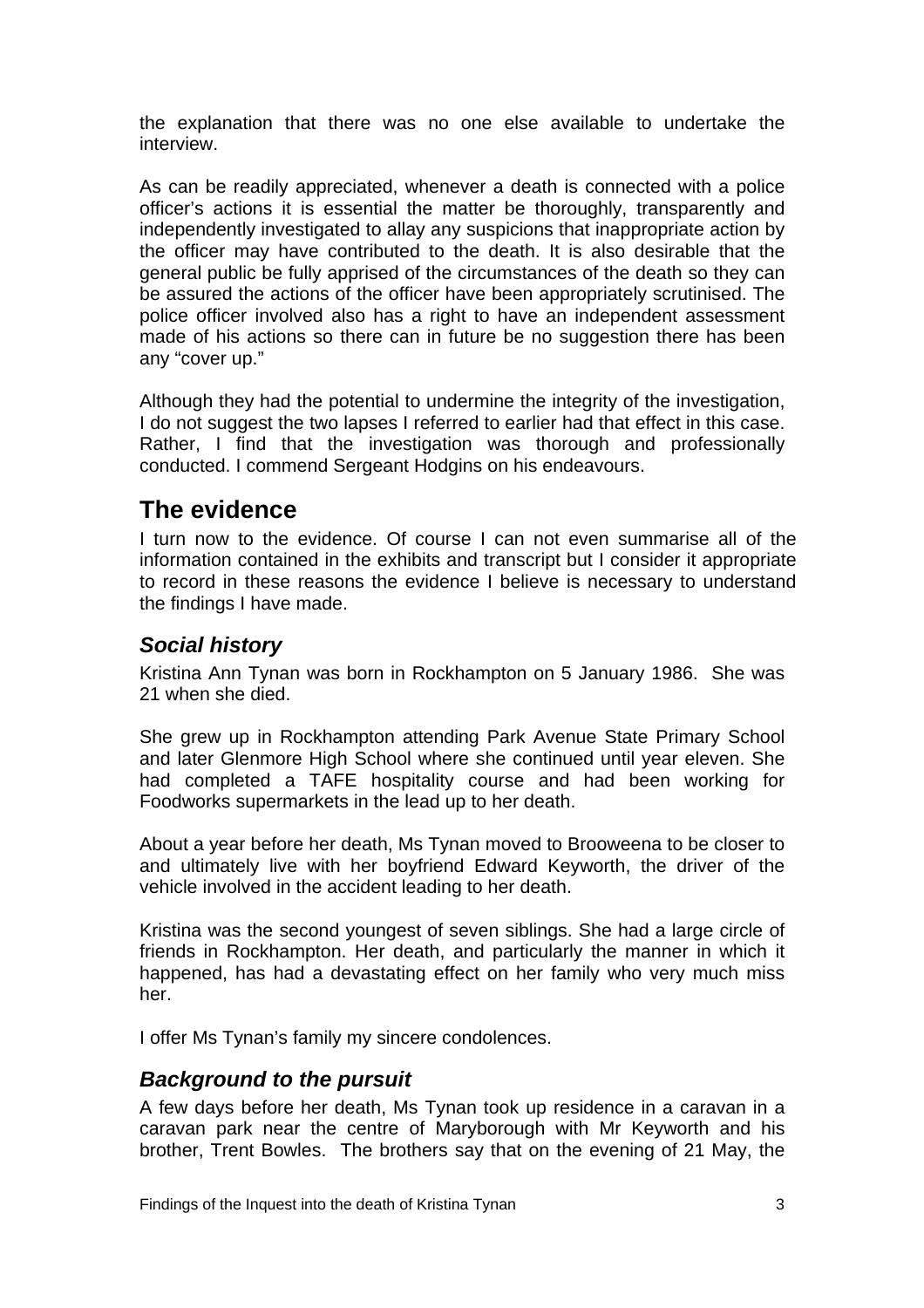<span id="page-5-0"></span>three of them spent the evening at the caravan, cleaning it and watching DVDs. They say that at around 1.00am on 22 May they decided to go to an ATM, allegedly to get money for food and fuel. Mr Bowles got into the rear passenger seat of his brothers Nissan Skyline sedan and Ms Tynan into the front passenger seat. I accept both of them knew Mr Keyworth did not have a valid driving licence. He was not able to give any sensible explanation as to why he nonetheless drove despite having only recently been released after serving a sentence of imprisonment for driving while disqualified.

They drove out of the caravan park into Queen Street and then into Adelaide Lane. They stopped near an ANZ bank and Mr Bowles and Ms Tynan got out to get money from the ATM. Shortly after they got back into the vehicle and were driving down Kent Street the car was observed by a police patrol vehicle containing Constable Tasker and Senior Constable Behne. The officers were having a very quiet night and the senior member, Mr Behne, decide to do a random breath test on the driver of the Nissan.

The police officers therefore followed the vehicle as it turned left into Lennox Street a short time later. The Nissan stopped at a red light at the next intersection and the police car almost caught up to it before the light changed to green. The police officers were able to observe the registered number of the Nissan and radioed the local communications centre for information about it. The driver of the police car, Senior Constable Behne, flashed his headlights as an indication for the Nissan to stop. It did not.

The brothers Keyworth and Bowles admit that as they approached the next intersection, they were aware the police vehicle was behind them and that its occupants wanted them to stop. They agree that they saw the police vehicle's headlights flashed and its red and blue roof top lights illuminated. This caused Mr Keyworth to become extremely anxious. His evidence is that an argument then occurred amongst the occupants of the Nissan Skyline as to whether they should pull over or attempt to evade police. He recalls Ms Tynan saying words to the effect of '*do what you have to* do' but conceded in evidence that she could have made comments to the effect that he should pull over as his brother reported when first interviewed.

Senior Constable Behne agrees that during this part of his interaction with the Nissan it was being driven conservatively; indeed he says he thought the vehicle was about to obey his instructions and stop, because it seemed to slow and move to the left of the lane. However it continued on, so as they approached the next major intersection, Lennox and Ann, he activated the siren. As soon as this happened he noticed the vehicle start to accelerate away.

## *The pursuit*

The vehicle driven by Mr Keyworth continued to accelerate along Lennox St before turning right into Ann Street without stopping at the stop sign located at that intersection. At this time Senior Constable Behne told Constable Tasker to call a pursuit which Tasker then did by informing police communications via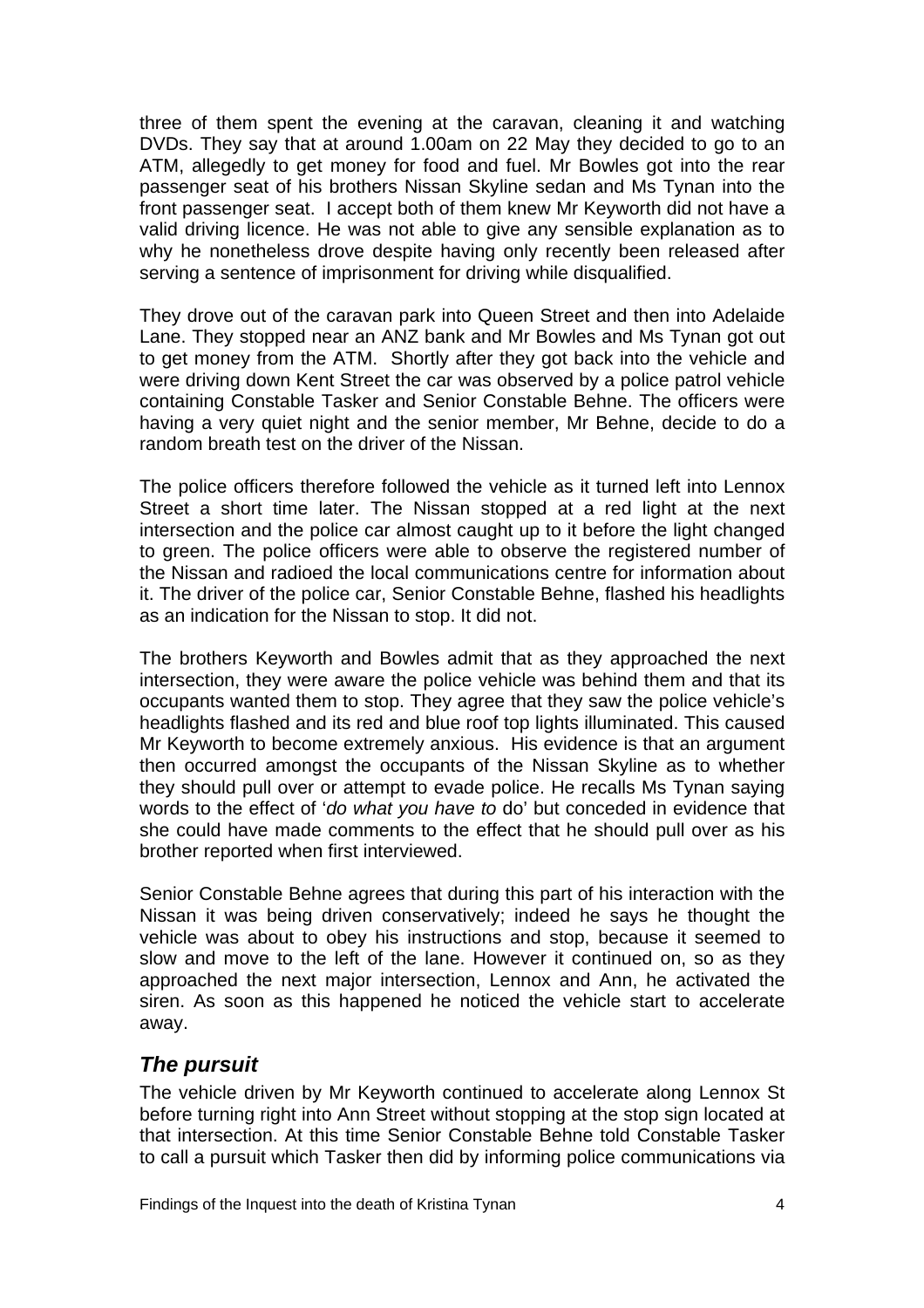the police radio of the fact of the pursuit and their location. (On Senior Constable Behne's instructions Tasker mistakenly informed communications that they were turning into Albert St rather than Ann St but nothing turns on that). The officers acknowledge there was some slight delay in the making of this transmission due to Constable Tasker's inexperience: this was his first pursuit.

As the police vehicle turned right into Ann Street they noted that the Skyline had pulled away from them to a distance of about 50 to 60 metres but this quickly increased to between 250 and 300 metres. Senior Constable Behne estimated the speed of the Skyline at this time to be 160km/h. This is not inconsistent with the speculation by Mr Keyworth that he may have been travelling at 200km/h along Ann St.

The police officers observed the Skyline approaching the intersection of Ann St and Ferry St, a major road leading out of the city. The Skyline travelled through the stop sign at high speed, without slowing.

When giving evidence Senior Constable Behne expressed his horror at seeing this manoeuvrer. He recognised the real possibility of it causing a serious collision. He immediately determined the risk of continuing the pursuit was too great and instructed his partner to radio in that the pursuit was being terminated.

This conversation was of course recorded. The recording allows me to determine that the officers were engaged in pursuing the Nissan for something like seven seconds. The purpose of advising the communications centre of the pursuit is so that a senior officer not involved in it can discharge the responsibilities of pursuit controller, a role that will be discussed later. In this case the time that elapsed between the pursuit being called and terminated was so short that the senior officer who was to undertake that role did not have time to walk from his office to the communications room.

Senior Constable Behne stopped the police vehicle at the intersection of Ferry and Ann Street and regained his composure. When he looked down Ann Street in the direction the Nissan had taken, he could not see it. He proceeded slowly across the intersection and began searching for the car by looking in driveways and down side streets. He soon realised the flashing coloured bar lights were still illuminated and extinguished them. The police vehicle turned right into Pallas St and patrolled around the immediate area but the officers were unable to locate the fleeing Nissan.

Mr Keyworth gave evidence that the last time he observed the police vehicle it was at the Ferry Street intersection. In view of the other evidence that the police vehicle was stationary for a few seconds at this point and that it then proceeded slowly down Ann Street, I have no trouble in accepting that the officers did not see the Nissan again before it left the road and crashed into the lagoon.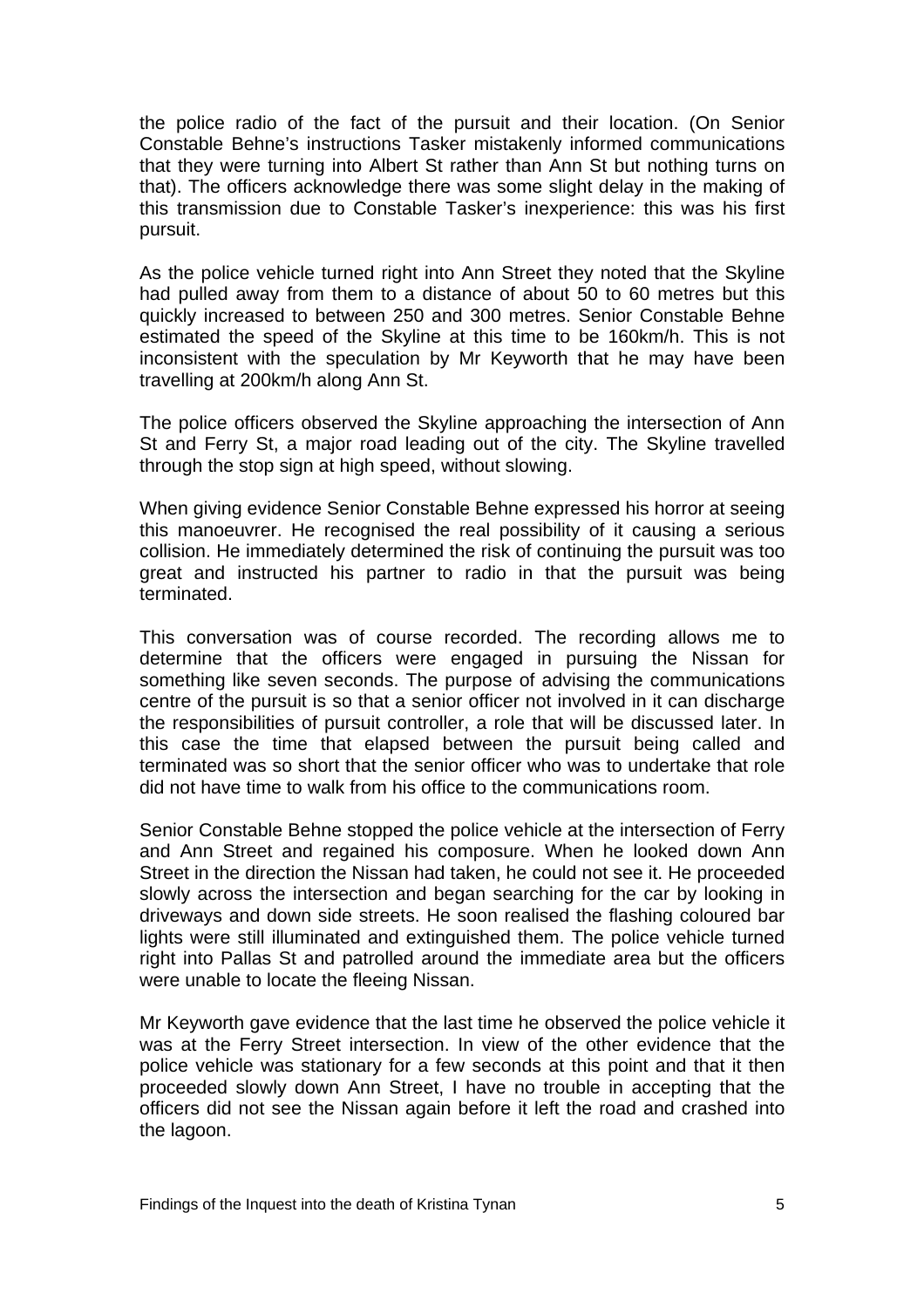## <span id="page-7-0"></span>*The crash*

Mr Bowles recalls the Skyline approaching the T-intersection that is formed by the western end of Ann St meeting Cheapside Street. He recalls that Mr Keyworth:

"*…braked to try and stop still doing well over 100km/h and the car slid on the gravel, hitting the gutter and rolled. I do not know how many times we rolled*."

Mr Keyworth estimates that while driving along Ann St on the approach to Cheapside Street the vehicle may have been travelling at more than 200km/h. In his interview with police he states that on approaching the intersection he changed down to second gear, braked and attempted to turn the vehicle to the left. In evidence at the inquest he stated that he was not aware that Ann Street ended in a T-intersection. He said he did not have time to brake at all before turning the vehicle sharply to the left.

There is a large reflective sign at the end of Ann Street signifying that the road ends at that point. In his evidence Mr Keyworth acknowledged this sign would ordinarily be highly visible. He does not recall seeing it and is unable to explain why.

The vehicle flipped and flew in the air before shooting across the grassy embankment and continuing out into the water for more than 10 metres, coming to rest upside down in 1.5 to 2 metres of water with the nose of the car buried in the mud and one rear wheel above the surface. The crash occurred a very short time after the pursuit had been abandoned, at approximately 1:20am.

Later investigation found that after travelling through the intersection of Cheapside and Ann Streets, the Skyline became airborne for a distance of 17.5 metres. It then landed on the grass embankment leading down into Ululah Lagoon and continued a further 37 metres down that embankment into the lagoon. The lagoon lies 8 metres below the level of Ann Street.

### *The aftermath*

Mr Bowles recalls finding himself upside down in the vehicle which was flooded immediately. He and Mr Keyworth climbed out the windows nearest to them. There was no sign of Ms Tynan. They realised she must be trapped in the car.

I accept both men made repeated attempts to get her out of the inverted and partially crushed car. They say Ms Tynan could not be moved as neither surviving passenger was able to undo her seatbelt buckle. This is consistent with the police officers who subsequently found the car also being unable to extract Ms Tynan. Mr Keyworth states that he held Ms Tynan's hand at some point during these attempts and "*knew she was dead"*.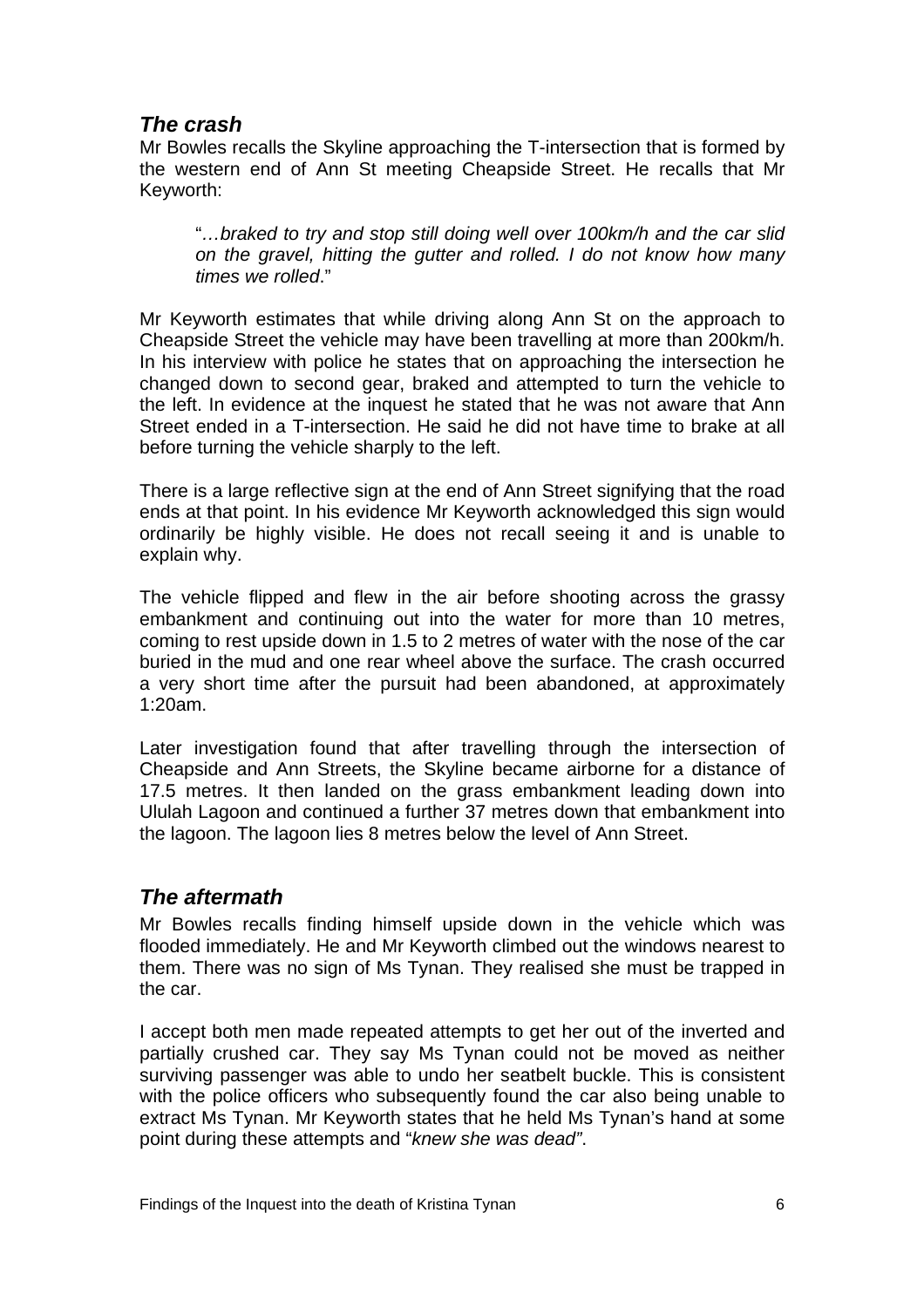It is now known that Ms Tynan was not killed by the effects of the initial impact but it is likely she was unconscious. In those circumstances she could not have survived more than a few minutes. It is estimated by Mr Bowles that they spent 10 minutes trying to extricate her from the vehicle without success.

Mr Keyworth and Mr Bowles left the lagoon and walked back to their caravan. They changed clothes, grabbed a bag of photographs and walked back towards the lagoon. On the way Mr Keyworth made a telephone call to his mother to tell her what had happened and to organise for her to pick up him and Mr Bowles. He then made two calls to Ms Tynan's sister Melissa Tynan telling her that he had killed her sister during a police chase but failing to give any further details of significance.

The noise of the crash was heard by the residents of a nearby house. They alerted police.

This information was relayed to patrol units and another car joined in searching for the Nissan. A short time later police communications were advised by Senior Constable Renouf, who was patrolling with Constable Cunningham, that the vehicle had been found in the lagoon. This was at 1.40 am, about 20 minutes after the crash.

Senior Constable Behne and Constable Tasker arrived shortly after. Constable Cunningham immediately entered the water and made efforts to locate any occupants trapped in the vehicle. He was joined by Constable Tasker and they tried without success to use a torch to prise open the damaged doors of the car. The murkiness of the water and time of night made visibility non-existent and their efforts failed to detect Ms Tynan. Nevertheless I commend them on their efforts.

Sergeant Pope arrived at the scene and while considering the next course of action received information from police communications about a telephone call from Melissa Tynan. He immediately rang Qld Fire and Rescue Service and the Queensland Ambulance Service.

At approximately 2:20am the vehicle was towed from the lagoon and the body of Ms Tynan was revealed strapped into the front passenger seat. Paramedics immediately examined her. She was clearly dead.

Ms Tynan's body was transported to Maryborough Hospital where a life extinct certificate was issued.

As Mr Bowles and Mr Keyworth waited for their mother to pick them up they were spotted by QFRS personnel and shortly after picked up by police. They admitted their involvement in the incident.

An assessment of the marks made on the road and embankment by the Skyline enabled Senior Constable Lonergan to conclude that at the time of becoming airborne, the minimum speed of the vehicle was 85km/h. In view of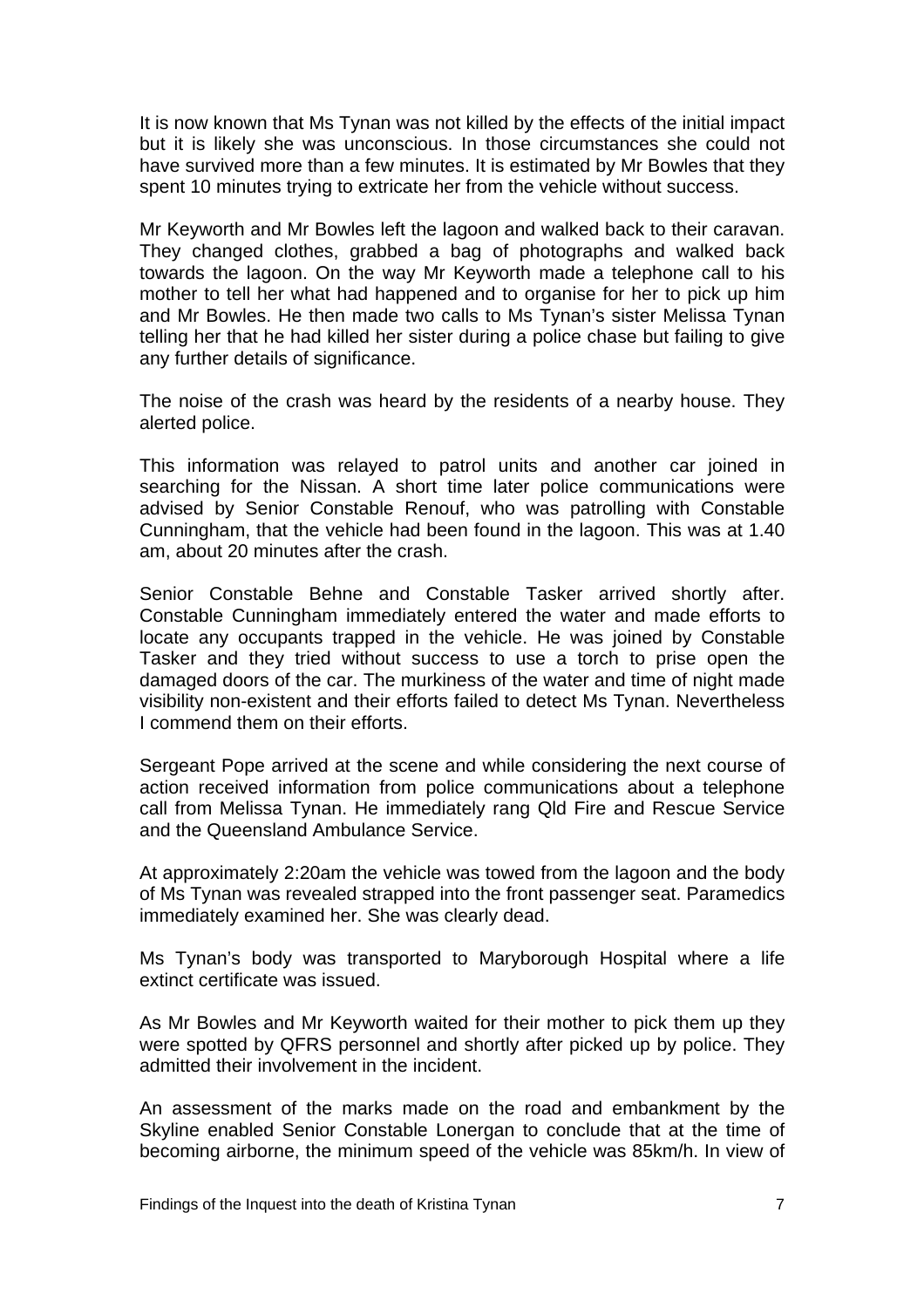<span id="page-9-0"></span>the estimates of the driver, Mr Bowles and the pursuing officers I consider the likely speed to be far greater than that.

Ms Tynan's body was formally identified by her brother at 10am on 23 May 2006.

## *The autopsy*

On 23 May 2006, an autopsy was conducted on Ms Tynan's body by Dr Paul Anderson. It revealed significant head injuries.

Dr Anderson also noted that both lungs appeared to be over inflated and the right and left major bronchioles contained brackish fluid, mud and weed. There was also macroscopic evidence of fluid present throughout the smaller airways of both lungs.

Blood and urine samples were sent for toxicology and tissue samples sent for histological examination. These tests revealed no presence of alcohol or other drugs.

Dr Anderson concluded that the head injuries suffered by Ms Tynan may have rendered her unconscious. However, they were not sufficiently severe to have killed her. In his view, the autopsy findings were more consistent with Ms Tynan having drowned when the car became submerged.

### *Criminal charges*

On 21 March 2007, Mr Keyworth pleaded guilty to a charge of manslaughter and was sentenced to seven years imprisonment.

# **Findings required by s45**

I am required to find, as far as is possible, who the deceased was, when and where she died, what caused the death and how she came by her death. I have already dealt with this last issue, the manner and circumstances of the death. As a result of considering all of the material contained in the exhibits and the evidence given by the witnesses I am able to make the following findings in relation to the other aspects of the death.

| Identity of the deceased $-$ | The deceased person was Kristina Ann<br>Tynan                    |
|------------------------------|------------------------------------------------------------------|
| Place of death $-$           | She died at Maryborough, in Queensland                           |
| Date of death -              | Ms Tynan died on 22 May 2006                                     |
| Cause of death $-$           | She died from the effects of immersion<br>following a car crash. |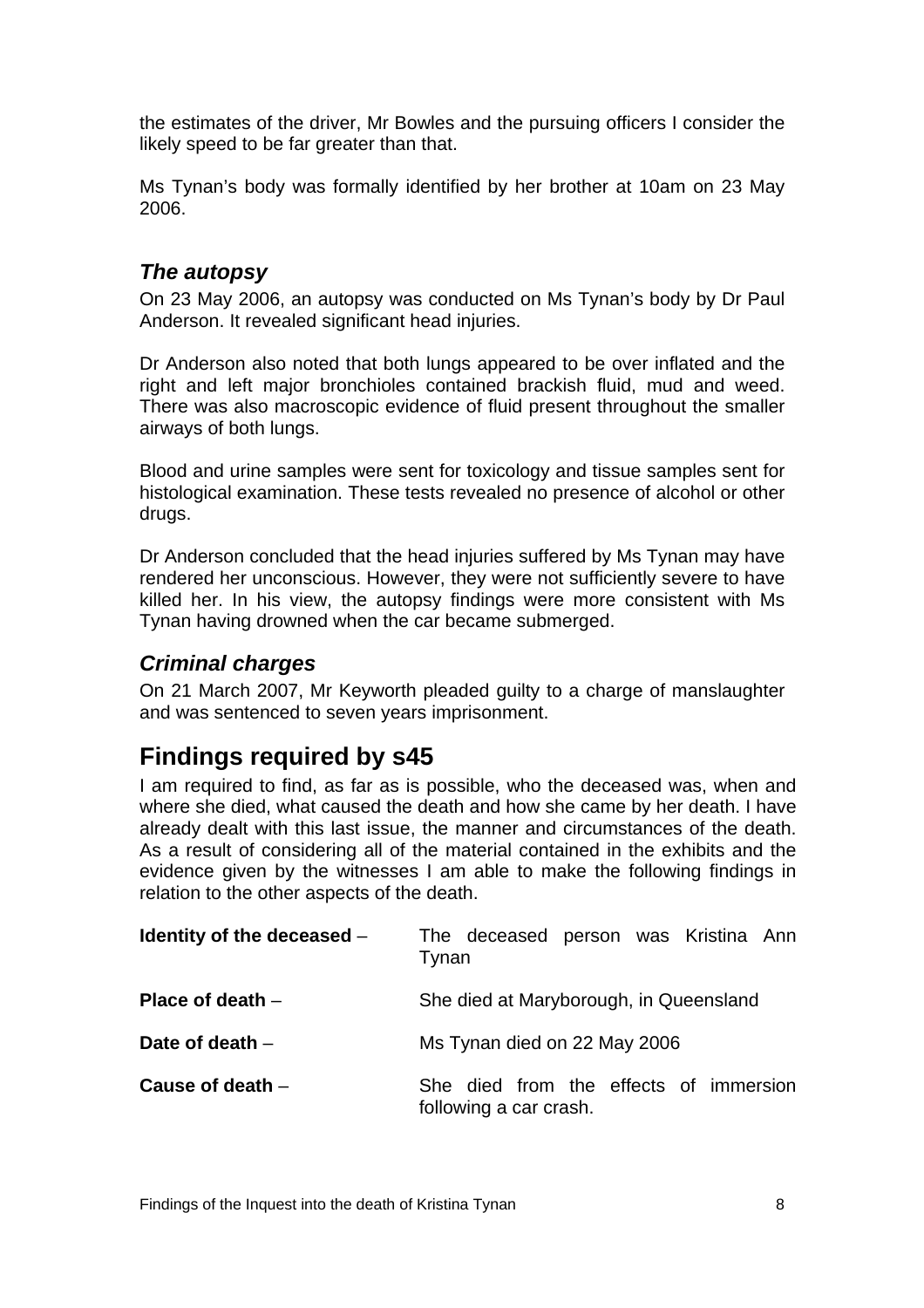# <span id="page-10-0"></span>**Concerns, comments and recommendations**

Section 46, in so far as it is relevant to this matter, provides that a coroner may comment on anything connected with a death that relates to public health or safety, the administration of justice or ways to prevent deaths from happening in similar circumstances in the future.

Ms Tynan's death is one of seven that followed a police pursuit in the period June 2005 to December 2006. Two inquests have already been held and inquests will be held in relation to each of the other deaths in coming months. In relation to each, the conduct of the officers involved will be judged against the QPS policies in force at the relevant time. However, as those policies have changed significantly during that period, I shall refrain from making any recommendations for further change until the evidence from all seven inquests has been considered and the impact of the changes are evaluated.

In these findings I shall summarise the relevant policies in force at the time, and assess whether they were complied with.

## *QPS pursuit policy*

The pursuit policy in place at the time of the accident had been in force since 1 January 2006. It amended the earlier policy which had been developed over a number of years.

The policy has two layers of controls. It requires the officers undertaking the pursuit to apply a set of risk assessment criteria to determine whether a pursuit should be commenced and continued, and their actions are to be over viewed by another officer who is kept informed of developments via the police radio. That second officer has authority to direct the pursuers to terminate the pursuit. I will deal with the two components separately.

### **The obligations of the pursuing officers**

In the part headed "*Justification for initiating or continuing a pursuit"* the policy stipulates that *"(t)he risks involved must be balanced against the necessity for the pursuit. Pursuits may be conducted only when;* 

- *(i) the known circumstances are sufficient to justify a pursuit;*
- *(ii) identifying or apprehending the occupant(s) of the pursued vehicle at a later time is unlikely.*

A definition section provides; "*known circumstances means what is known (not what is suspected or uncertain) in terms of all the circumstances, including the initial offence, that amounts to justifying the risks involved in the urgent duty or pursuit driving."* 

The policy goes on to direct that "*a risk assessment must be conducted in relation to every pursuit."* It then lists 12 factors which must form part of the assessment.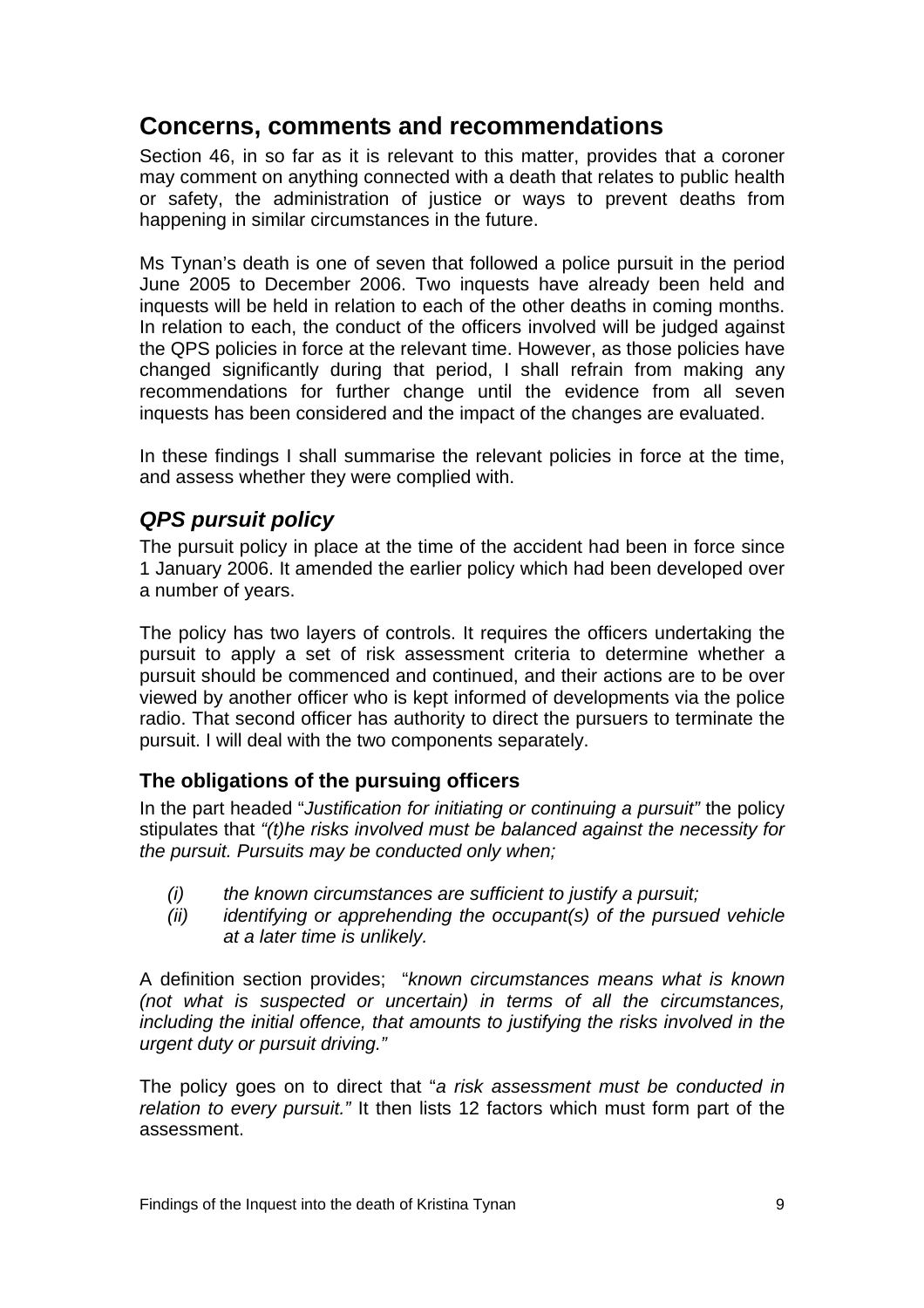<span id="page-11-0"></span>The standard risk management approach is continued by the direction that *"(t)he reasons for and risks involved must be assessed before initiating the pursuit and be continually reassessed during the pursuit. The mandatory operating principle is 'the safety of police, the public and the offenders or suspects is paramount'. The pursuit must be abandoned if the risk outweighs the necessity for and known circumstances of the pursuit."* 

The policy provides at section 14.23.7 that:

"*A pursuit must be abandoned immediately if it creates an unacceptable risk to the safety of any person."* 

As can be seen, the policies required the pursuing officers to balance the utility of a pursuit against the risks it generates. The utility is gauged by considering the consequences of failing to intercept the pursued. In this balancing exercise issues of safety are to be paramount.

Quite specific and useful examples are given of characteristics which will be relevant to assessing the risk of the pursuit resulting in injury or death. No guidance is given to assist officers to calculate the necessity of the pursuit with reference to the diminution of law enforcement.

#### **Obligations after abandoning a pursuit**

The policy provides at section 14.23.7 that once advice has been given that a decision to abandon a pursuit has been made, "*each unit involved in the pursuit is to immediately:* 

- *(i) acknowledge the direction to abandon pursuit;*
- *(ii) turn off flashing warning lights and siren;*
- *(iii) pull over and stop the police vehicle in the first available safe position;*
- *(iv) advise the pursuit controller of their location;*
- (v) *conduct a safety check of the police vehicle.*"

#### **The responsibility of the "pursuit controller"**

The driver of the pursuit vehicle is not the only officer who had a responsibility to undertake the risk assessment and balancing of likely outcomes I have described. In recognition that junior officers caught up in a chase can have difficulty making objectively reasonable assessments, the QPS has in its procedures added a second layer of control that gives the primary responsibility for continuing a pursuit to the duty officer at the closest police communications centre. That officer is designated the "*pursuit controller".*

The policy provides that immediately an officer initiates a pursuit, the nearest police communications centre is to be advised and the circumstances of the chase must be relayed as they unfold. The communications centre advises the duty officer who then monitors the chase as it is described by the officer in the pursuing vehicle. The officers in the pursuing vehicle are obliged to comply with any directions given by this senior officer. The pursuit controller is obliged to undertake the same risk assessment and balancing of risk and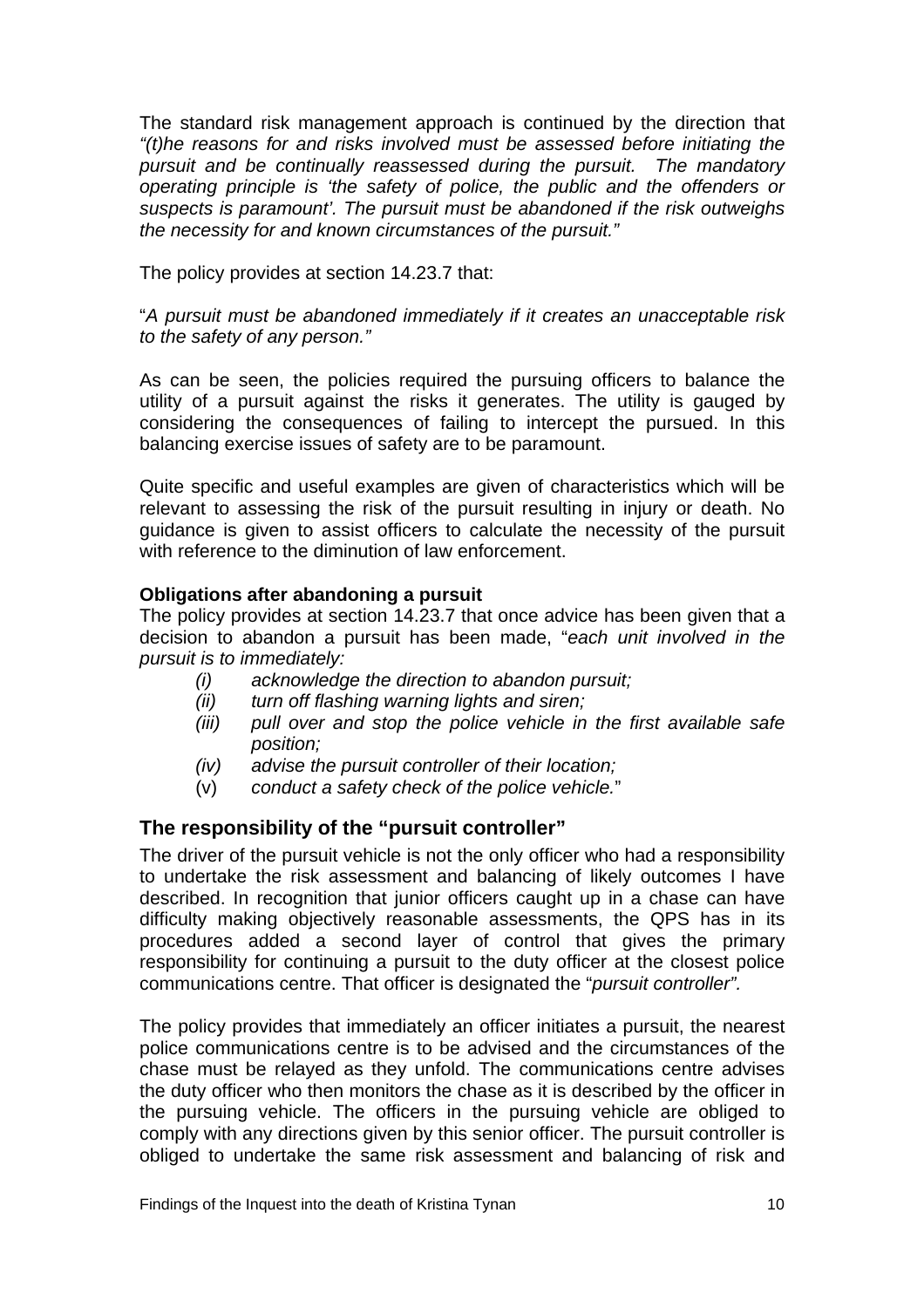<span id="page-12-0"></span>utility I have already described and to terminate the pursuit if he/she considers it poses an unacceptable risk to the safety of anyone who might be affected.

## *Did this pursuit comply with the policy?*

#### **The "known circumstances"**

In this case the pursuit commenced after the driver of the Nissan Skyline had failed to stop when signalled to do so and had proceeded through a stop sign without stopping.

I am satisfied that in the circumstances which prevailed Senior Constable Behne was acting appropriately and in accordance with the policy when he initiated the pursuit. The factors which lead me to this conclusion include the absence of any other traffic, the good road and weather conditions and the officer's knowledge of the roads in question.

Further, the chances of positively identifying the driver later were slight.

#### **Balancing the utility of the pursuit and the risks**

In view of the very minor nature of traffic offences the non complying driver was known to have committed the continuing risk assessment a pursuing officer was required to undertake would lead him to conclude that the pursuit should be abandoned on evidence of even a very low level of risk of harm to any person.

This is what happened. As soon as the Skyline was observed to go through a second stop sign at a major intersection the pursuit was abandoned. It had lasted for only a few seconds.

#### **Other issues**

As indicated earlier, there was a slight delay in notifying the radio room of the commencement of the pursuit and Senior Constable Behne acknowledges he did not immediately extinguish the rotating coloured lights and siren immediately he terminated the pursuit. These are minor matters not warranting any criticism.

Sergeant Pope was unable to assume the role of pursuit controller because of the very short duration of the pursuit.

#### *Conclusion*

I do not accept the submission that the pursuit did not contribute to Mr Keyworth speeding. As indicated by the pursuing officers, when they observed him initially he was driving appropriately and only sped off when they activated the siren. However the causal link is not really the issue. Rather, the relevant question is whether the actions of the officers involved in the incident were reasonable and in accordance with the policy then in place. I am satisfied they were. I consider Senior Constable Behne's conduct was exemplary. Despite